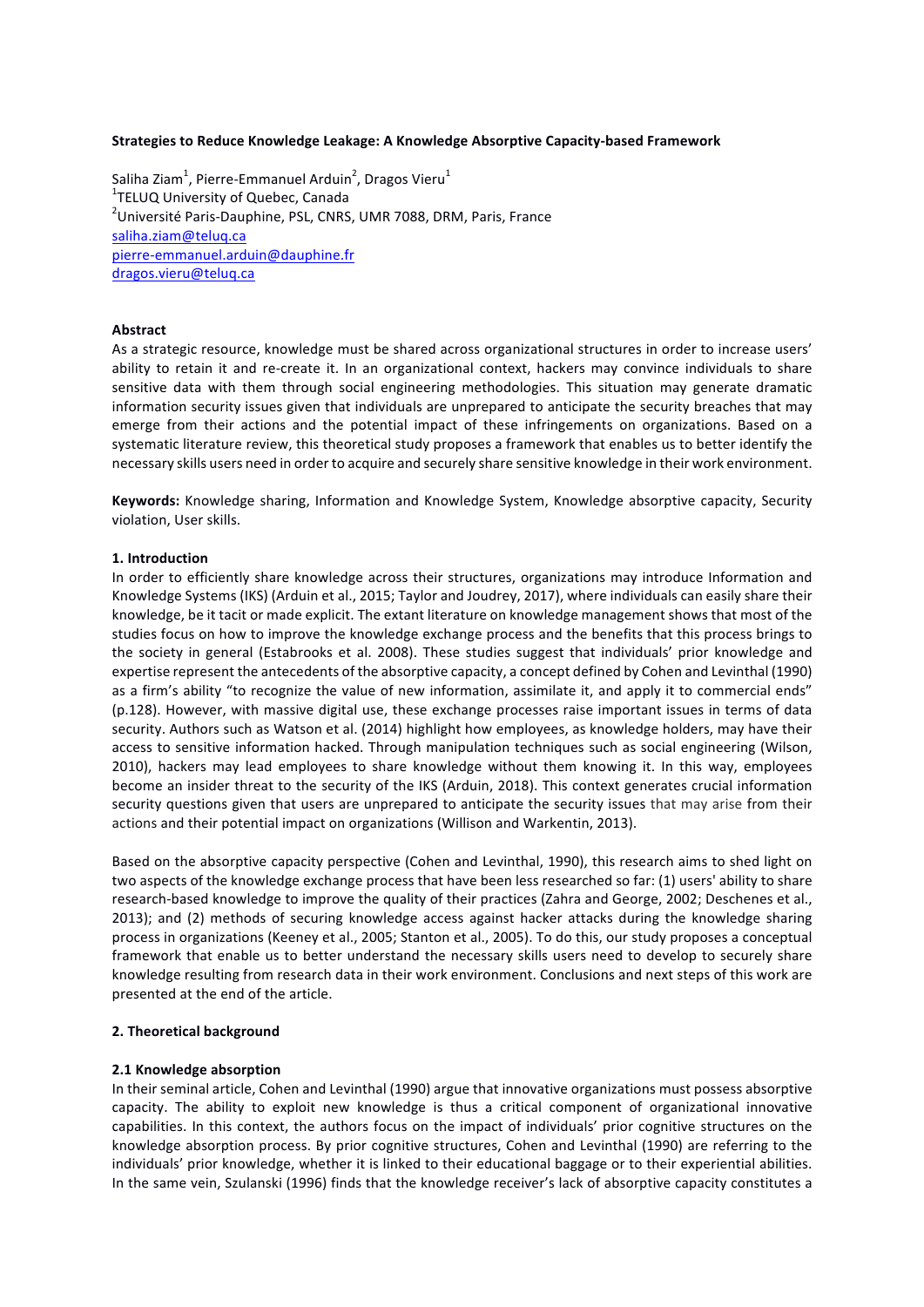major obstacle to the transfer of best practices. Other authors also confirmed a clear relationship between individuals' absorptive capacity and the use of information systems (Park et al., 2007) or the creation of new knowledge. 

### **2.2** Relationship between knowledge sharing and security in the organizational context

Within organizations, IKS may be hacked as well as employees themselves (for tacit knowledge). Hackers may target employees by convincing them to make their knowledge explicit and eventually share it without their acknowledgement. According to Willison and Warkentin (2013), employee violations of the information security policies can be categorized as: (1) non-intentional, i.e. mistakes committed by careless or inexperienced employees; (2) intentional but not malicious, i.e. deliberate actions performed by employees obtaining a personal benefit with no intention to harm; and (3) intentional and malicious. Several authors have already addressed how non-malicious violations of information security policies may be avoided (Dhillon et al., 2017; Pfleeger and Pfleeger, 2002). In the same vein, but from a different perspective, we suggest that skill development through absorptive capacity (Ortiz et al., 2017; Todorova and Durisin, 2007) may be a way of mitigating non-malicious information security policy violations.

Based on the above argumentation, we conjecture that cognitive processes and specific organizational contexts influence the possibility of violations of the information security policies by employees. Our goal is twofold: we aim to identify (1) actions that may be useful to support employees against cyberattacks and (2) knowledge that may be used by malicious employees to violate the information security policy in place. We suggest that, the higher the absorptive capacity is, the more likelihood the information security policy will be respected.

### **3. A knowledge absorptive capacity-based framework**

In this study we adapted Todorova and Durisin's (2007) model of absorptive capacity to the context of IKS users and propose a knowledge absorptive capacity-based framework (Figure 1).



Figure 1: A knowledge absorptive capacity conceptual framework through the use of IKS

#### **Recognition of knowledge value**

Identification of valuable knowledge by users is a strategic step as it enables the selection of pertinent information (Todorova and Durisin, 2007). Several authors suggest that the time allocated to activities such as reading, understanding and interacting with other stakeholders enhances people's ability to recognize the value of knowledge (Cohen et Levinthal, 1990). During the process of digital acquisition and sharing, recognizing the value of new knowledge also means being aware of and alert to any situation that might infringe the implemented information security policies that can put at risk the organization (Ocasio, 1997).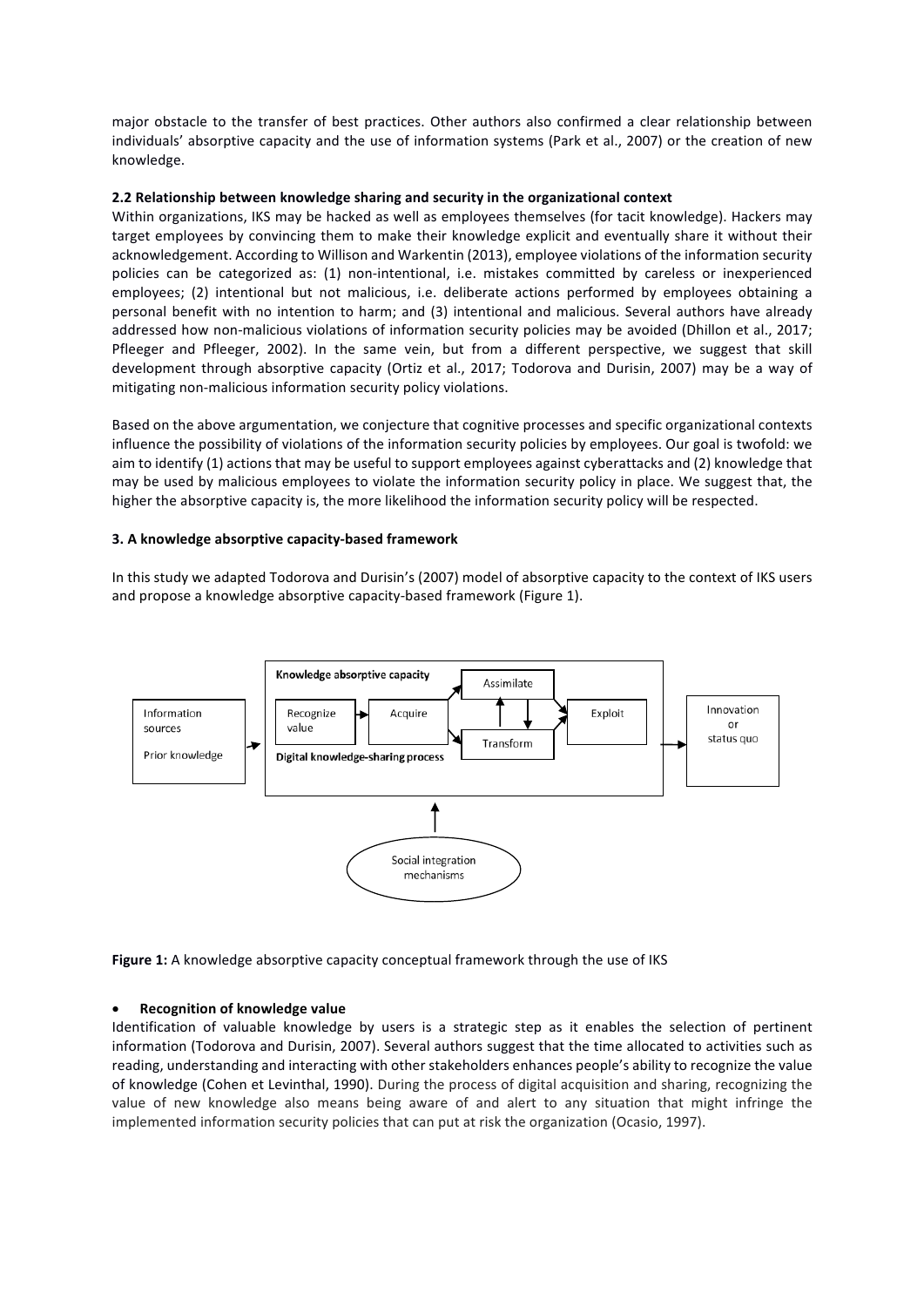# **Knowledge acquisition**

Knowledge acquisition refers to users' ability to acquire external relevant knowledge for their activities or those of other members of their organization (Zahra and George, 2002). According to Hagardon and Sutton (1997), users acquisition of external knowledge provides organizations with solutions or ideas for future applications. This skill is influenced by the cognitive capacity and prior knowledge of individual.

# **Knowledge assimilation**

The assimilation of knowledge helps to translate, interpret and clarify information acquired from external sources (Pawlowski and Robey, 2004). This step in the absorption process further mobilizes people's basic skills, such as basic education, experience or motivation to learn new knowledge.

### **Knowledge transformation**

According to Hargadon and Sutton (1997) "valuable solutions seldom arrive at the same time as the problems they solve, they seldom arrive to the people working on those problems, and they seldom arrive in forms that are readily recognizable or easily adaptable"(p. 717). Hence, users primarily innovate by combining, adapting and synthesizing in new ways existing knowledge.

### **Knowledge exploitation**

The exploitation of knowledge helps to extend or create new knowledge by combining transformed knowledge (Zahra and George 2002). It is effective when knowledge users initiate activities that may facilitate the formalization of knowledge and its incorporation in routines and day-to-day activities (Pawlowski and Robey, 2004). 

From the perspective of the knowledge absorptive capacity theory, the factors that affect users' capacity to securely mobilize knowledge are:

### **Prior knowledge and experience**

It has been suggested that the more educated users are, the more they can understand, interpret and exploit relevant knowledge for their organization and its security-related issues (Lane et al., 2006).

# **External information sources**

External information sources facilitate access to the strategic pool of ideas, which knowledge users can use to initiate innovations or solve current problems (Ziam et al., 2009). According to Hargadon (2003), it is the constant stream of problems and solutions, combined with exchanges between individuals, that can create new opportunities that lead to learning from others and developing one's own skills.

# **Organizational investment in social integration mechanisms**

The resources that are provided by the organization to its employees have an influence on the success of their activities. Users cannot perform their tasks if they do not have sufficient resources to facilitate the acquisition, sharing, and exploitation of knowledge (Todorova and Durisin, 2007). Social integration mechanisms include all knowledge-sharing activities and those that are related to information security policies (training, security policies documents, social media with the goal of providing awareness of knowledge sharing security issues). According to Todorova and Durisin (2007), social integration mechanisms affect all dimensions of the knowledge absorptive capacity of users.

#### **4. Conclusions and future research**

Our study focuses on the importance of educating knowledge holders and developing their skills needed to engage in a secure knowledge sharing process. Our proposed framework relies on a systematic literature review and suggests that individuals must be trained to acquire and master the skills needed to share knowledge and take advantage of information and knowledge systems while ensuring the protection of sensitive information. The skills-based approach used in this study opens a new avenue for research that will encourage researchers and practitioners alike to identify and assess the necessary skills to securely share new knowledge. The next step in our study is to empirically validate our conceptual framework by using a multi-case study method. We will adopt an explanatory theory-building-from-cases approach (Eisenhardt, 1989). Following Eisenhardt's (1989) methodological recommendations, we will anchor our preliminary construct specification in the extant literature and we will craft our data collection instruments and protocols on the basis of this literature, following a deductive pattern. This will be followed, after our entry in the field, by a "flexible and opportunistic" (Eisenhardt, 1989, p. 533) data collection approach, and a within-case and cross-case data analysis, which are inductive in